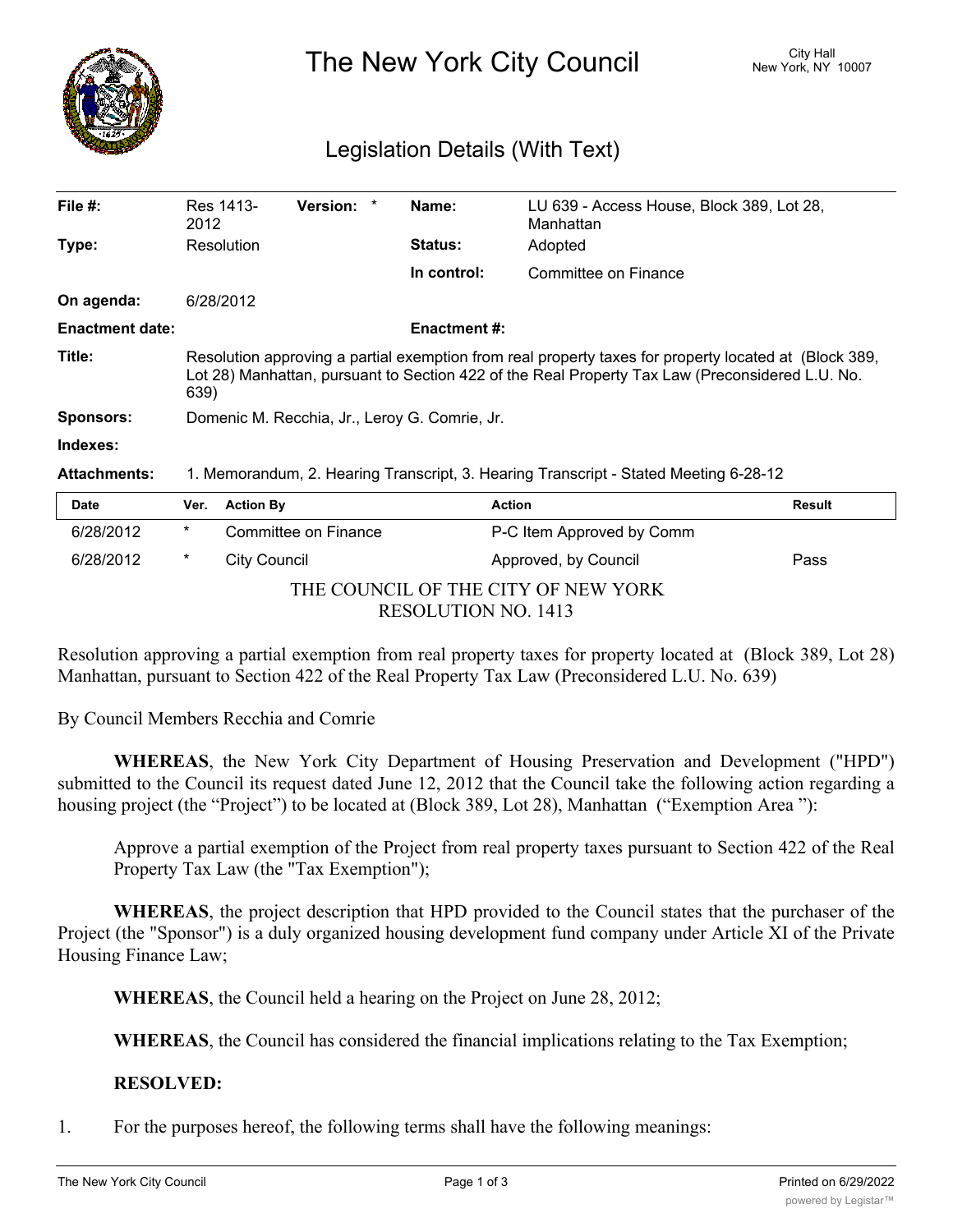- (a) "Effective Date" shall mean the later of (i) the date of repayment or refinancing of the HUD Mortgage**,** or (ii) the date that HPD and the Sponsor enter into the Regulatory Agreement.
- (b) "Exemption Area" shall mean the real property located in the Borough of Manhattan, City and State of New York, identified as Block 389, Lot 28 on the Tax Map of the City of New York.
- (c) "Expiration Date" shall mean the earlier to occur of (i) a date which is forty (40) years from the Effective Date, or (ii) the date of the expiration or termination of the Regulatory Agreement.
- (d) "HPD" shall mean the Department of Housing Preservation and Development of the City of New York.
- (e) "HUD" shall mean the Department of Housing and Urban Development of the United States of America.
- (f) "HUD Mortgage" shall mean the original loan made by HUD to the Sponsor in connection with the Section 202 Supportive Housing Program for the Elderly, which loan was secured by a mortgage on the Exemption Area.
- (g) "New Exemption" shall mean the exemption from real property taxation provided hereunder with respect to the Exemption Area.
- (h) "Prior Exemption" shall mean the exemption from real property taxation for the Exemption Area approved by the Board of Estimate on January 8, 1987 (Cal. No. 2).
- (i) "Regulatory Agreement" shall mean the regulatory agreement between HPD and the Sponsor establishing certain controls upon the operation of the Exemption Area during the term of the Exemption.
- (j) "Sponsor" shall mean Access House, Inc.
- (k) "Use Agreement" shall mean the use agreement by and between the Sponsor and HUD which commences on or before the Effective Date, runs with the land, binds all subsequent owners and creditors of the Exemption Area, and requires that the housing project on the Exemption Area continue to operate on terms at least as advantageous to existing and future tenants as the terms required by the original Section 202 loan agreement or any Section 8 rental assistance payments contract or any other rental housing assistance contract and all applicable federal regulations.
- 2. The Prior Exemption shall terminate upon the Effective Date.
- 3. All of the value of the property in the Exemption Area, including both the land and any improvements (excluding those portions, if any, devoted to business or commercial use), shall be exempt from real property taxation, other than assessments for local improvements, for a period commencing upon the Effective Date and terminating upon the Expiration Date.
- 4. Commencing upon the Effective Date, and during each year thereafter until the Expiration Date, the Sponsor shall make real property tax payments in the sum of (i) \$31,151, plus (ii) an additional amount equal to twenty-five percent (25%) of the amount by which the total contract rents applicable to the housing project for that year (as adjusted and established pursuant to Section 8 of the United States